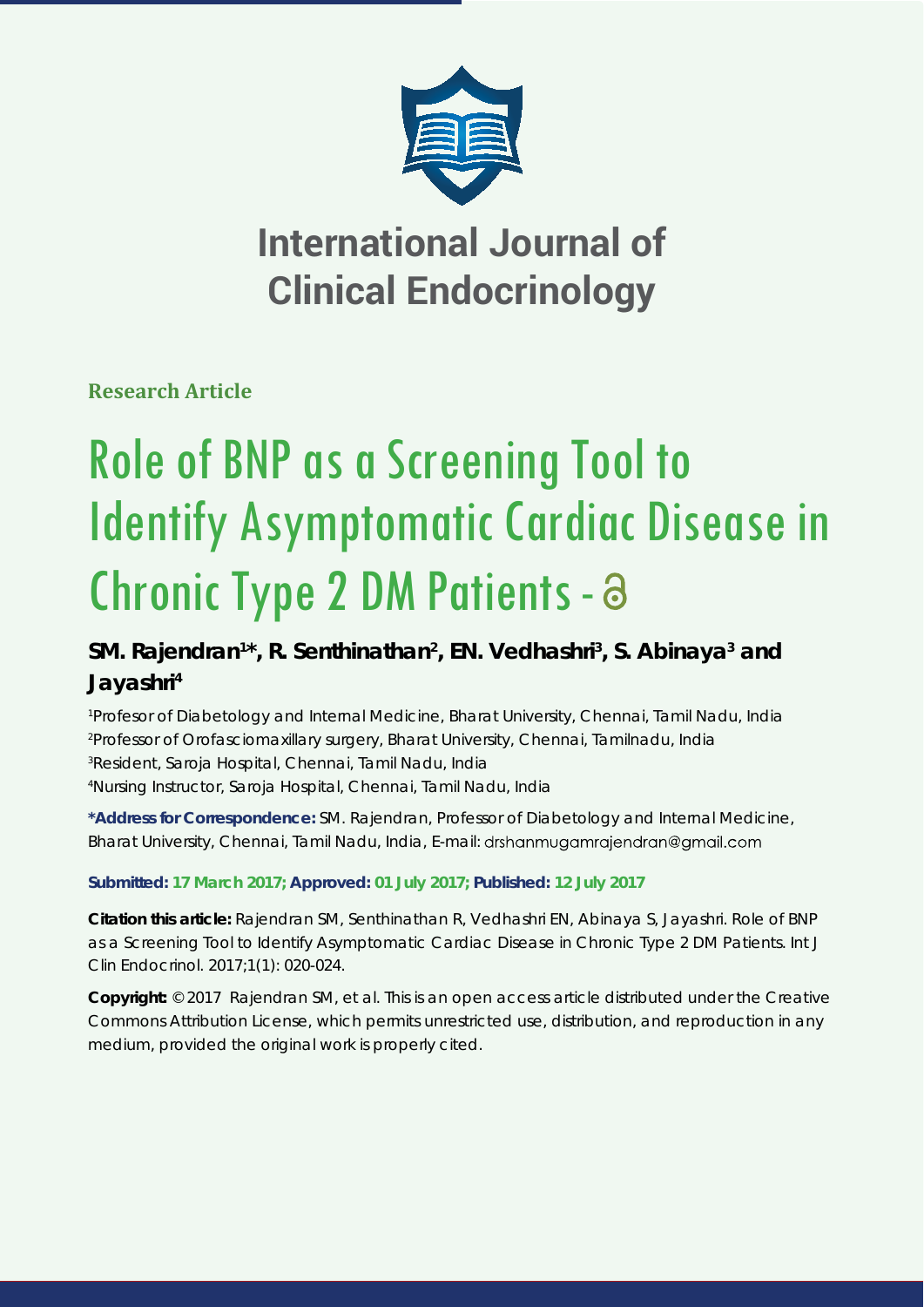#### **ABSTRACT**

**Aim**: To study the value of BNP as a screening tool to identify silent ischemia and diastolic dysfunction in asymptomatic type II diabetic patients.

**Objectives:** The objective of the study is how far BNP value will be useful in early detection of LV dysfunction and ischemia without subjecting the patient to treadmill test and ECHO, as both are even though specific but not sensitive. Our effort is to identify a simple blood test which is highly sensitive in identifying them.

**Study population**: This study was conducted in the in the Department of Medicine and Department of cardiology Sree Balaji Medical College, Chennai, Tamil Nadu during the period of August 2010 to August 2011. Total number of patients included in this study was 77 out of which 22 were males and 55 were females' patients ranging from 30 years to 70 years.

#### **STUDY DESIGN**

This study is a prospective study and is aimed to assess the prognostic role of serum BNP level in asymptomatic type 2 Diabetic patients for silent myocardial infarction.

#### **Exclusion criteria**

- 1. Subjects with the presence of pathological Q waves, LV hypertrophy on voltage criteria or ST/ T wave abnormalities in ECG.
- 2. History of Congestive Heart Failure.
- 3. History of End Stage Renal Failure.
- 4. History of smoking.
- 5. History of consumption of alcohol.
- 6. Subject with uncontrolled hypertension.
- 7. Clinically significant abnormal laboratory results at screening.
- 8. Patient who is not willing to participate in the study.
- 9. Participating in a clinical research trial within 30 days of our study.
- 10. Individuals who are cognitively impaired and/ or who are unable to give informed consent.
- 11. Any other health or mental condition that in investigator's opinion may adversely affect the subject's ability to complete the study or its measures or that may pose significant risk to the subject.

#### **DESCRIPTION OF THE STUDY**

The subjects are invited to the study center from local population who are diabetic and willing to participate in the trial. Each subject will be informed both orally and in writing about the study prior to inclusion in the study and only the subjects who have given written consent were included in the study. The selection of the subjects was taken by the inclusion and exclusion criteria. The selected subjects were given a screening number and underwent a screening procedure to find out eligible candidates. The screening procedure includes obtaining subject's demographic data and medical history, physical examination, baseline symptomatology, laboratory investigations like fasting blood glucose, HbA1c, Lipid profile, urea, creatinine, liver function test and ECG.

The selected subjects were given subject number. They will be asked to come on the next day for the next set of investigation like BNP, TMT and resting ECHO.

#### **BNP assay**

The test measures BNP by immunoassay and utilizes a fluorescence detection system. The assay is linear between 20-1300 pg/ ml, with a lower limit of detection of 20 pg/ ml. Samples. 1300 pg/ ml cannot be re-assayed after dilution. Collect whole blood in 4 ml lavender top tube- a minimum of 2 ml of blood is required. Moderately hemolyzed specimens are acceptable. Samples greater than 4 hours old are not acceptable for testing. The rapid BNP will be available only on STAT basis with a turnaround time of less than 60 minutes. No panic value levels have been set [1].

#### **Resting echocardiography**

Subjects are examined in the left lateral decubitus position using a standard commercial ultrasound machine using a 2.5 MHz phased array probe. Three apical views (apical 4 chamber, 2 chamber, and long axis views) are acquired using standard harmonic imaging. Mitral and pulmonary flow velocities were recorded by using conventional pulsed wave Doppler ECHO. Left ventricular diameters and wall thickness are measured from 2 dimensional targeted M-mode echocardiography. Left ventricular mass is determined by Devereux's formula [2]. Left ventricular hypertrophy is defined as LV mass index  $(g/m^2)$  greater than 131 g/ m<sup>2</sup> in men and greater than 100g/ m<sup>2</sup> in women [3]. Resting LV end diastolic, end systolic volumes and ejection fraction are computed using a modified Simpson's biplane method. Regional wall motion analysis is scored as normal, mildly hypokinetic, severely hypokinetic and akinetic by two people who blinded to the patient's clinical data. Infarction was identified by resting wall motion abnormalities.

#### **Stress testing**

Exercise echocardiography is performed in patients who have fulfilled the inclusion and exclusion criteria. Blood pressure and cardiac status by 12 lead electrocardiograms are monitored during the exercise test. Regional wall motion is compared before and after stress, and patients with ischemia are identified by inducible wall motion abnormalities.

#### **RESULTS**

Of the 77 patients 28 had diastolic dysfunction and 23 had ischemia (inducible wall motion abnormalities and peak exercise), with 17 having both LVD and ischemia. (Figure 1) (Table 1-3).

#### **Echocardiography**

Among 77 patients 28 had subclinical left ventricular diastolic dysfunction identified by a 2D ECHO. These patients NT pro BNP were compared. NT pro BNP > 600 could predict diastolic dysfunction at sensitivity of 64% and negative predictive value of 73%,  $p = 0.000$ . Suggestive BNP could be used effectively as screening tool to identify diastolic dysfunction. (Figure 1) (Table 4).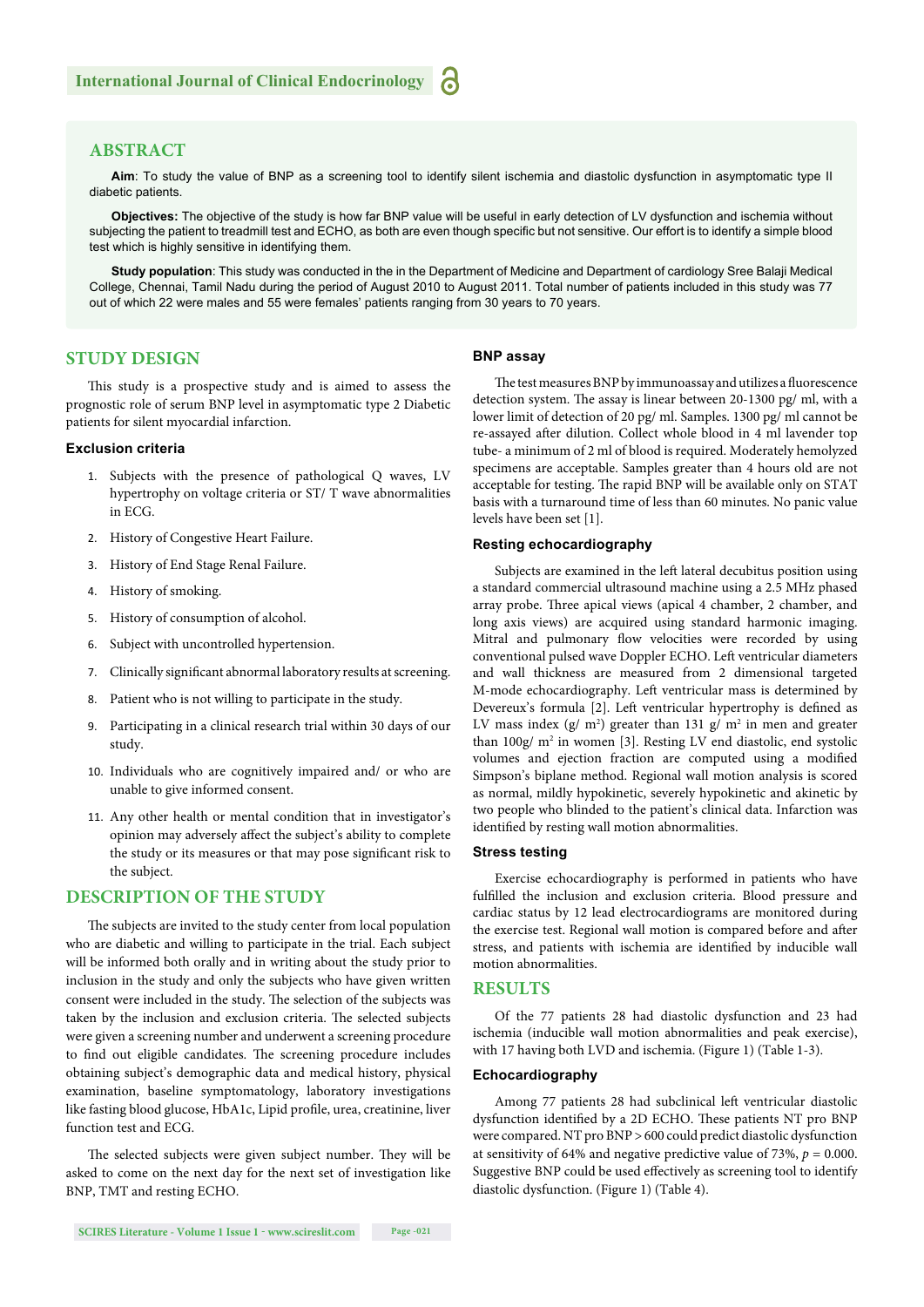#### **Treadmill**

Among the 77 patients 23 patients had developed silent ischemic changes on performing Exercise tolerance test. When BNP > 600 of this patients were observed was found BNP could predict silent ischemia at sensitivity of 50%, negative predictive value 61%,  $p =$ 0.000.

#### **Both treadmill and echocardiography**

77 enrolled in the study, 17 of them had features of both diastolic dysfunction and silent ischemic changes. When compared with BNP cut off value it had sensitivity and negative predictive value was 100%.



#### **DISCUSSION**

Both echocardiography and BNP have clinically been used for screening and monitoring of LV dysfunction, particularly in those with high possibilities of development of heart failure. The present study has demonstrated that echocardiographic screening of asymptomatic diabetic subjects with apparently normal cardiac function may identify significant numbers of patients with asymptomatic ischemia, LVH and subclinical LV dysfunction. Measuring BNP is simple and rapid and has been suggested as a screening test for LV dysfunction in patients with diabetes mellitus [4], BNP levels in the present study were significantly different between patients with and without subclinical LV dysfunction.

#### **Screening for LVD and CAD**

Conventional echocardiography is routinely used for screening for LVD in clinical settings. The current study demonstrated that BNP was significantly increased in older female patients, confirming previous findings [5]. However, although BNP was higher in patients with LVD than those without, consistent with previous findings [6], an abnormal BNP level was found in 22 patients, suggesting usefulness of BNP as a screening tool for LVD [7,8].

Coronary artery disease is commonly silent in patients with DM and screening with stress ECHO may be of value in identifying patients with occult CAD. However, although the coronary natriuretic peptode system is involved in the pathobiology of intimal plaque formation in a human being and plasma BNP concentration has been shown to be markedly increased in patients with CAD, even without concomitant LV dysfunction [9], the present study suggests that BNP levels can be used for CAD screening. Our findings are different from the previous work, showing that BNP is elevated even in uncomplicated ischemic heart disease without increased LV wall stress or myocardial dysfunction [10].

#### **Subclinical diabetic heart disease**

Recent application of new sensitive techniques such as myocardial

|                      | <b>TOTAL POPULATION</b> | Treadmill positive | <b>ECHO</b> positive | Both treadmill and ECHO | Both treadmill and |
|----------------------|-------------------------|--------------------|----------------------|-------------------------|--------------------|
|                      | $N=77$                  | $N = 23$           | $N = 28$             | positive                | ECHO negative      |
|                      |                         |                    |                      | $N=17$                  | $N=43$             |
| Age                  | $51.32 \pm 1.11$        | 52.96±2.24         | 52.21±1.92           | 52.24±2.63              | $50.23 \pm 1.41$   |
| Sex                  | 22/55                   | 6/17               | 9/19                 | 4/13                    | 11/32              |
| Duration of diabetes | $6.96 \pm 0.55$         | 10.65±2.64         | 10.36±2.28           | 11±3.48                 | $5.72 \pm 0.53$    |
| Urea                 | 27.67±0.65              | 28.87±1.34         | $28 + 1.15$          | 28.41±1.71              | 27.12±0.86         |
| Creatinine           | $0.94 \pm 0.02$         | $0.97 + 0.03$      | $0.95 + 0.03$        | $0.97 + 0.05$           | $0.93 + 0.02$      |
| <b>SGOT</b>          | $34.53 \pm 1.73$        | $33.91 \pm 2.87$   | 36.61±3.51           | 35.82±3.42              | 34.02±1.98         |
| <b>SGPT</b>          | 34.62±1.81              | 34.35±3.5          | 37.43±3.36           | 36.18±4.28              | 33.56±2.06         |
| <b>BAP</b>           | 222.89±23.64            | 221.09±24.68       | 204.71±20.4          | 212.82±32.48            | 231.72±40.24       |
| Cholesterol          | 168.77±5.42             | 175.91±10.11       | 163.61±7.71          | 165.12±10.83            | 166.88±7.64        |
| Triglycerides        | 185.33±8.73             | 197.65±19.52       | 181.11±13.87         | 187.88±21.14            | 177.30±11.12       |
| <b>HDL</b>           | 39.27±0.42              | 38.70±0.66         | 38.39±0.47           | 28.35±0.63              | 39.97±0.63         |
| <b>LDL</b>           | 92.45±4.84              | 97.61±9.31         | 87.43±7.14           | 89.18±10.23             | 91.67±6.67         |
| <b>VLDL</b>          | 37.06±1.75              | 39.57±3.89         | 37.79±2.76           | 37.79±2.76              | 35.47±2.23         |
| <b>BNP</b>           |                         | 841.87±39.39       | 834.57±30.30         | 834.57±30.30            | 440.53±29.11       |

was 6.96±0.55 years.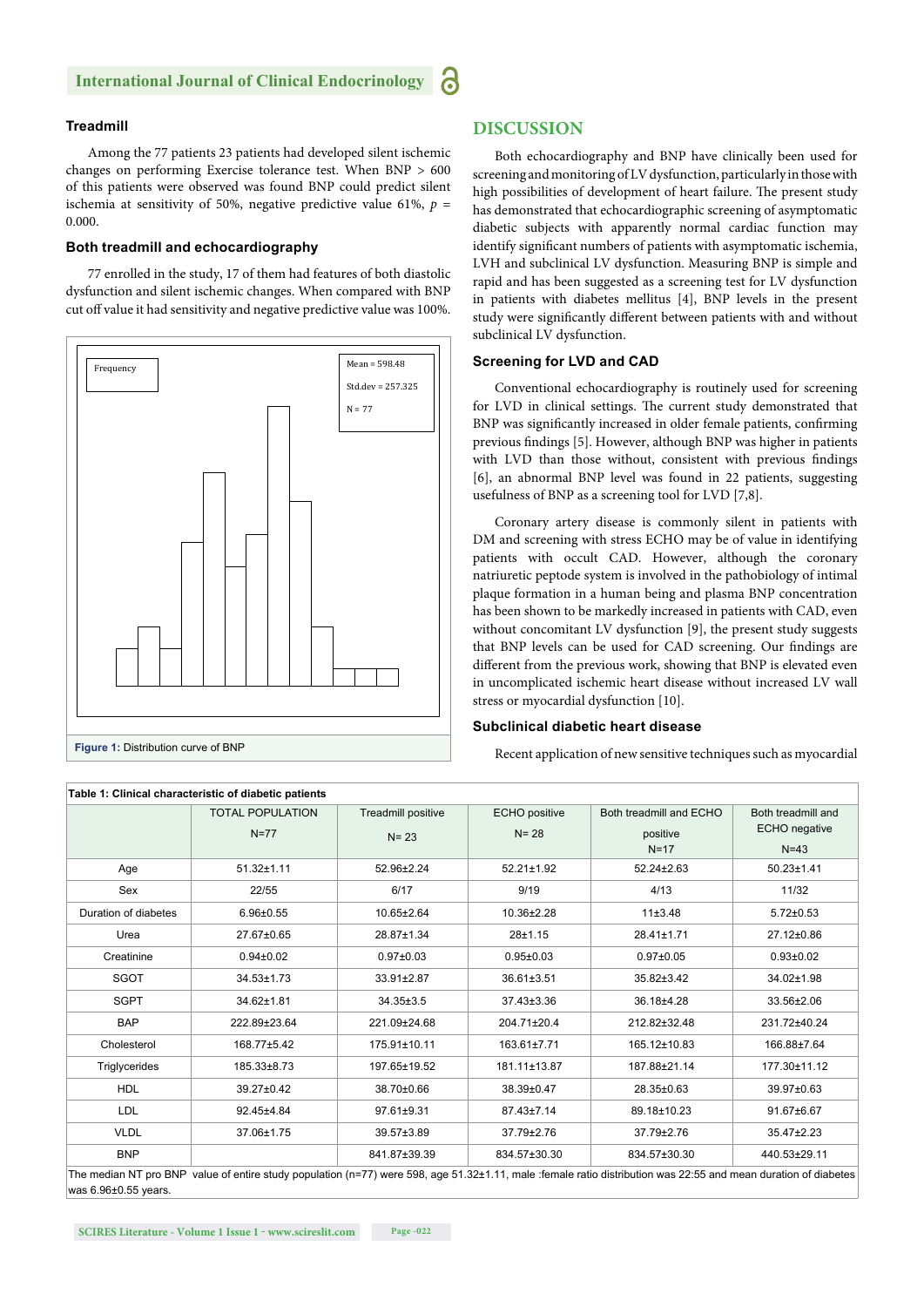| Table 2:                                             |                    |                   |                    |                   |                    |
|------------------------------------------------------|--------------------|-------------------|--------------------|-------------------|--------------------|
|                                                      | <b>BNP&gt;375</b>  | <b>BNP&gt;485</b> | <b>BNP&gt;600</b>  | <b>BNP&gt;700</b> | <b>BNP&gt;800</b>  |
| <b>SENSITIVITY</b>                                   | 35                 | 42                | 50                 | 63                | 88.6               |
| <b>SPECIFICTY</b>                                    | 93                 | 92                | 94                 | 95                | 86                 |
| <b>POSITIVE</b><br><b>PREDICTIVE</b><br><b>VALUE</b> | 85                 | 91                | 91                 | 91                | 65                 |
| <b>NEGATIVE</b><br><b>PREDICTIVE</b><br><b>VALUE</b> | 25                 | 46                | 61                 | 77                | 96                 |
| <b>P VALUE</b>                                       | 0,02               | 0.002             | 0.00               | .000              | .000               |
| <b>ODDS RATIO</b>                                    | 7.70               | 9.05              | 16.50              | 36.7              | 48.7               |
| 95%<br><b>CONFIDENCE</b><br><b>INTERVAL</b>          | $0.94 -$<br>167.24 | 1.77-62.05        | $3.20 -$<br>113.86 | 6.74-265.7        | $1.11 -$<br>384.15 |

| Table 3:                                             |                   |                    |                   |                   |                   |
|------------------------------------------------------|-------------------|--------------------|-------------------|-------------------|-------------------|
|                                                      | <b>BNP&gt;375</b> | <b>BNP&gt;485</b>  | <b>BNP&gt;600</b> | <b>BNP&gt;700</b> | <b>BNP&gt;800</b> |
| <b>SENSITIVITY</b>                                   | 45                | 54                 | 64                | 72                | 100               |
| <b>SPECIFICTY</b>                                    | 100               | 96                 | 97                | 91                | 81                |
| <b>POSITIVE</b><br><b>PREDICTIVE</b><br><b>VALUE</b> | 100               | 96                 | 97                | 91                | 81                |
| <b>NEGATIVE</b><br><b>PREDICTIVE</b><br><b>VALUE</b> | 15                | 53                 | 73                | 81                | 100               |
| <b>P VALUE</b>                                       | 0.001             | 0.00               | 0.00              | .000              | .000              |
| <b>ODDS RATIO</b>                                    |                   | 30.53              | 61.2              | 66.6              |                   |
| 95%<br><b>CONFIDENCE</b><br><b>INTERVAL</b>          |                   | $3.85 -$<br>650.76 | $7.53-$<br>1323.4 | 6.49-121.4        |                   |

**Table 4: Echocardiography :**Among 77 patients 28 had subclinical left ventricular diastolic dysfunction identified by a 2D ECHO. These patients NT pro BNP were compared. NT pro BNP >600 could predict diastolic dysfunction at sensitivity of 64 % and negative predictive value of 73%, P= 0.000. Suggestive BNP could be used effectively as screening tool to identify diastolic dysfunction.

|                    | <b>LVD</b> | <b>SILENT</b><br><b>ISCHEMIA</b> | <b>BOTH POSITIVE</b> |
|--------------------|------------|----------------------------------|----------------------|
| <b>SENSITIVITY</b> | 64         | 50                               | 100                  |
| <b>SPECIFICITY</b> | 97         | 94                               | 58                   |
| <b>PPV</b>         | 96         | 91                               | 40                   |
| <b>NPV</b>         | 73         | 61                               | 100                  |
| P VALUE            | .000       | .000                             | .000                 |
| <b>AUC</b>         | .829       | .762                             | .792                 |

velocities, strain and strain rate has enabled non invasive detection of the abnormal LV function in diabetic hearts at an early stage [11,12]. However, age and sex are important factors associated with LV dysfunction [13] 2 and have not individually been taken into account in the determination of cardiac functional status in these studies. By application of recently described age and sex adjusted normal myocardial velocity ranges to define the prevalence of subclinical diabetic heart disease in patients without known heart disease, the present study demonstrated that 36% patients had significant subclinical LV dysfunction in patients with diabetes but without LVA or CAD.

#### **BNP in diabetic**

Brain natriuretic peptide has been found to be elevated in patients with heart failure and asymptomatic or minimally symptomatic LV dysfunction [14] and reliably predicts the presence of overt LV dysfunction by echocardiography [15]. However, BNP measurement seems to have usefulness in identifying patients with LVH and seems to have value in detection of CAD in diabetic patients without known heart disease.

Importantly, the balance of evidence suggests that BNP is uninfluenced by diabetes itself- BNP release has no relationship with acute hyperinsulinemic conditions [16], does not rise in response to acute hyperglycemia in type I patients [17] and diabetes does not influence the expression of BNP Messenger RNA (mRNA) in the ventricular myocardium [18]. However, some data do suggest that BNP release is reduced in diabetes, after ligation of coronary artery for 1 week, the ventricular BNP mRNA increased less in diabetic than non diabetic rats [19]. The association of obesity and type 2 diabetes may be important, as obesity is associated with low BNP [20,21]. Overall these data suggest that diabetes may inhibit or at least have no effect on LV BNP synthesis.

Since the study population group is very small it cannot be generalized for entire population. So, further studies are required in larger groups to identify whether NT pro BNP can be used as a screening tool at primary health care center level to identify asymptomatic cardiac disease among diabetic patients. The currently cost NT pro BNP is high, when we use it in a larger scale we hope the cost might get reduced.

#### **SUMMARY**

Adults with diabetes have a two to four fold greater risk for dying from cardiovascular diseases compared to those without diabetes [22]. The poor prognosis of these patients has been explained by a greater incidence of heart failure and the adverse impact of diabetes on heart failure. Many patients with LV dysfunction remain undiagnosed and untreated until advanced disease causes disability. This delay could be avoided if screening techniques could be used to identify LV dysfunction in its preclinical phase.

Currently standard echocardiography and stress echocardiographic testing are used to screen for LVH and CAD. The objective of this study is how BNP value will be useful in early detection of LVD and ischemia without subjecting the patient to TMT and ECHO as both are even though specific not sensitive. Our effort is to identify a simple blood test which is highly sensitive in identifying them.

This study was conducted in the department of medicine and department of cardiology at Sree Balaji Medical College, Chennai. Tamil Nadu, India during the period of August 2010 to August 2011. Total number of patients was 77 who were included after the screening procedure out of which 22 were males and 55 were females ranging from the ages 30-70 years.

Among 77 patients 28 had subclinical left ventricular diastolic dysfunction identified by a 2D ECHO. These patients NT pro BNP were compared. NT pro BNP > 600 could predict diastolic dysfunction at sensitivity of 64% and negative predictive value of 73%,  $p = 0.000$ . Suggestive BNP could be used effectively as screening tool to identify diastolic dysfunction.